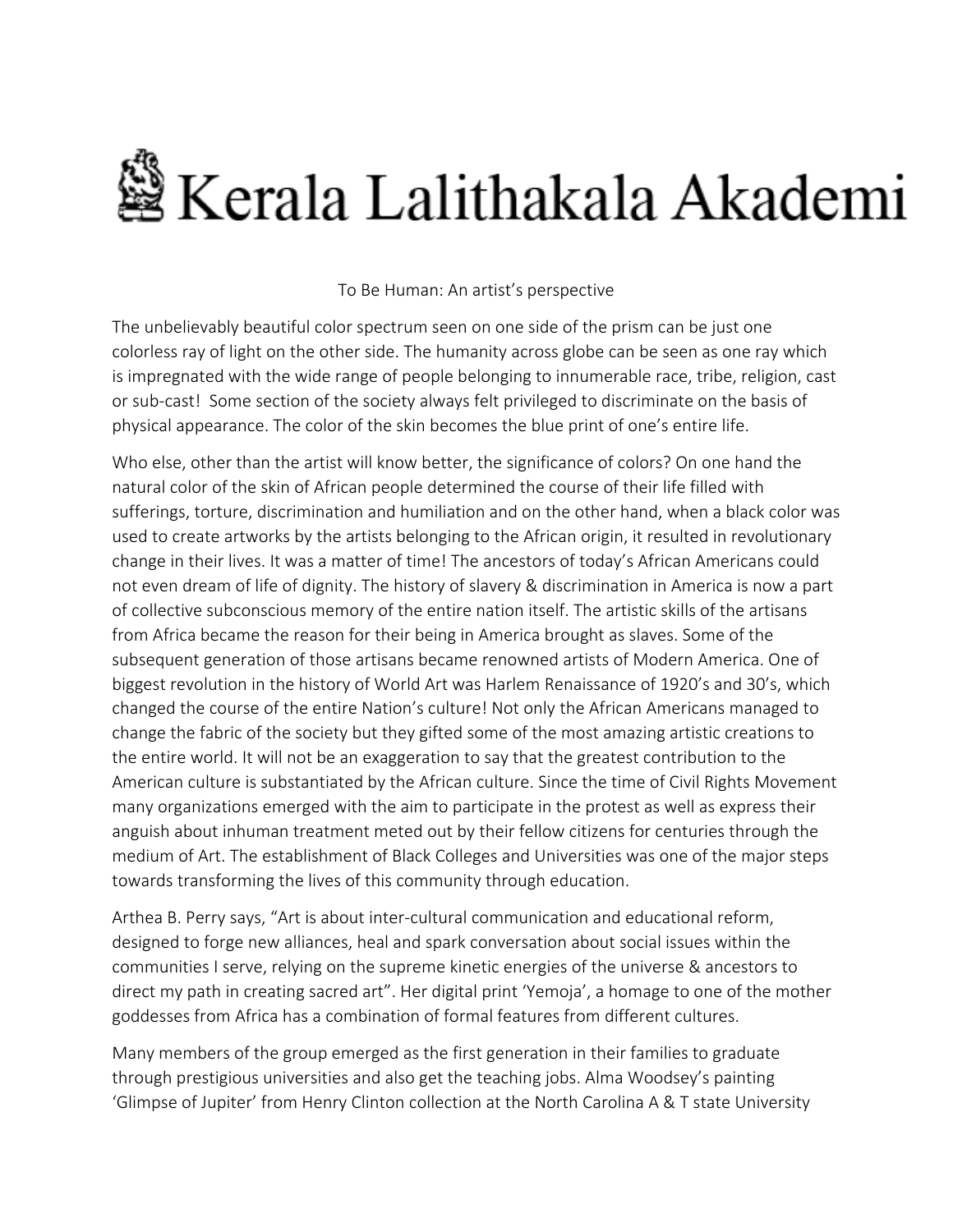painted in 1970 invokes the meditative aspect of abstract expressionism. 'Diva' a collage by Benny Andrews from the same collection is a tribute to the black women musicians. He is known for his collage technique and socio-political satires. Claude Clark (1915-2001) chose to express the agony of his ancestors working on the barren land in rural Georgia and the much-awaited moment of freedom in his paintings, 'The trouble I have seen' and 'Freedom morning'. The portrait of his grandmother is like an epic story of never-ending sufferings of the entire race! Clarence Tally sr. pays tribute to Dr, Martin Luther King through his paintings "I may not get there with you" and "Thank you Dr. King". It was a phase when collage and mixed media paintings emerged as a new artistic trend where by intelligently chosen image from the domain of pop culture served to have a greater impact.

Ricky Calloway expresses his gratitude to the first generation of artists from Harlem to challenge the existing tradition and create a platform for new generation through his painting 'Pioneers of Harlem Renaissance'. He even invokes the legacy of artisans who must have built great Egyptian pyramids, temples and sculptures.

Marvette Pratt Aldrich has a painful memory of not being allowed to go on the seashore to play during her childhood because of the racial discrimination. Her painting 'Building sand castles at the beach (Cherie)' of her innocent little daughter engrossed in her play on the same beach Myrtle in South Carolina is the mixture of feeling of joy and sorrow. The sea and the sand stand witness through the changing times of her suffering of deprivation and her daughter's joy.

There was one draconian law then which prevented black men from looking or talking to white women. This can be observed in two artworks which refer to that aspect of the social discrimination. One is a sculpture 'Black man looking through a white world during 1960 Civil Rights movement in America' by Willie Hooker and the other one is a painting, 'Influence of the Life of Emitt Louis Till" by Phillip Dotson. A 14-year-old boy Emitt Till was brutally lynched on 28<sup>th</sup> August 1955 in Mississippi because he was allegedly accused of whistling at a white woman. This incident shook the nation and sowed the seeds of revolt. The red, green, brown and black colors in Dotson's painting symbolize the Mississippi river, greenery in the surrounding area and bloodshed. Hooker's sculpture has a male face, a victim of clear polarized approach to life symbolized by the Confederate Flag at the background and Black & White color.

Kelvin Cole's conscience was shaken up listening to his grandfather's narration of the lynching of Black men with their necktie on the tree in his property whenever they would be on their way to voting. Kelvin has created several series of abstract sculptures using metal sheet, rugs and paper immortalizing the shape of necktie and noose.

Dr. Peggy Blood's oeuvre of paintings has a reference to the sufferings of poor women, their socio-cultural life and the pristine nature in different seasons of the year. Her rich color palette and the thick layers of paint built up layer by layer create a visual experience of a thick forest spread miles and miles across the vast land in her landscape paintings.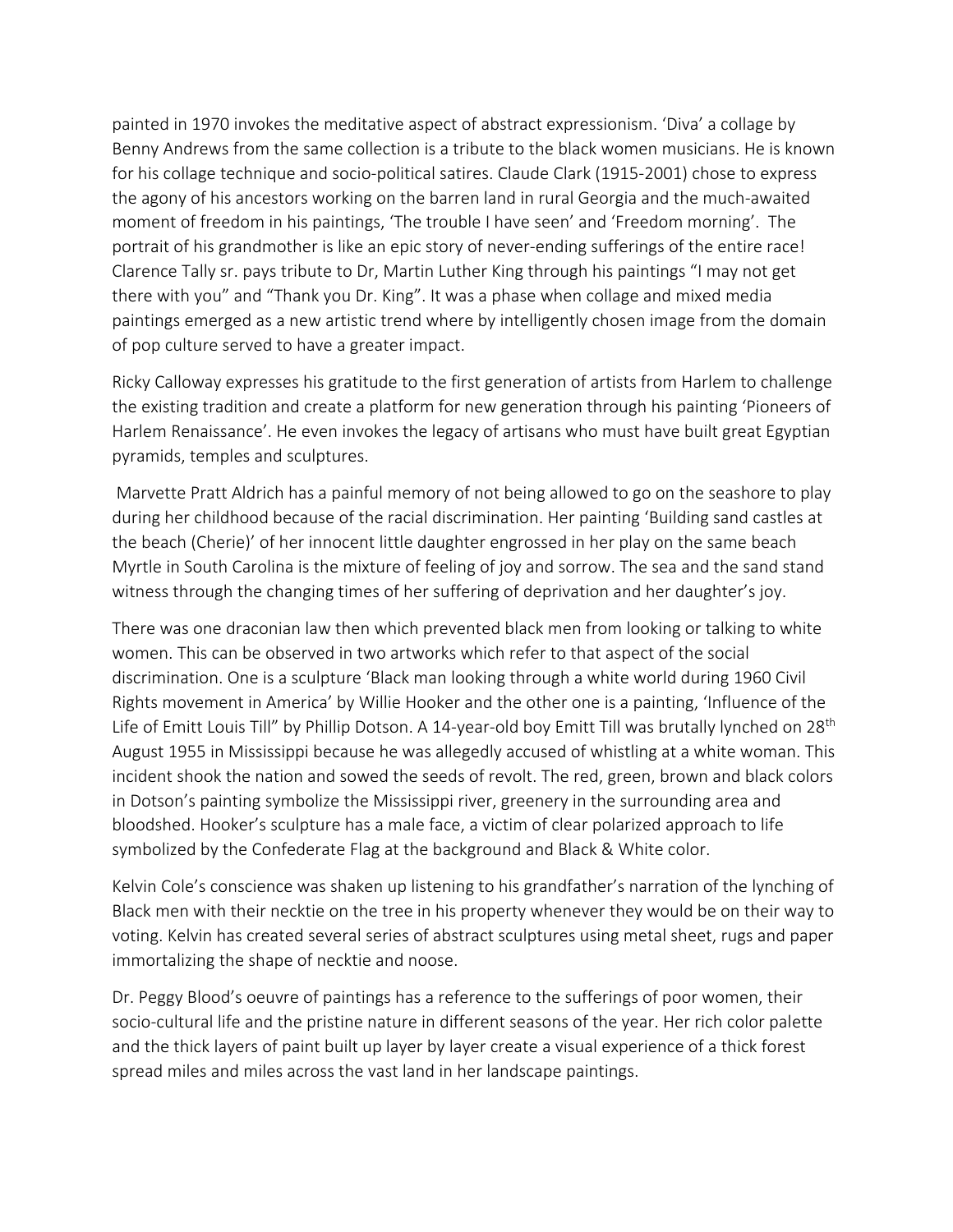Louise Delsarte's painting, 'The Garden' expresses a struggle of the artist's mind. The painting at first glance appears to be chaotic, random application of color and the scribbling of lines but as the eyes rest for a while, the surface starts revealing its mystery! Roymieco Carter's concern is the Language as the essential tool of communication. The visual counterpart of the language is the script, calligraphy and if further stylized it can become a design as we see in his painting 'Looking towards a borderless future'. He makes a very strong statement through his artwork, an aspiration for a utopia!

Dwight Smith says, "I express certain social realities concerning the world while exploring aesthetic qualities of being Black in America and addressing the literal symbology of contemporary blackness there by creating a pliable structure for intuition, improvisation and chance in creating my work."

Jacob Lawrence an internationally acclaimed artist has immortalized the everyday activities from the lives of common people through his art. The painting 'Windows' is an allegory in many ways about immigration. 'Jazz homage series' by Terrance Robinson is an expression of his love for Jazz which can be considered as a symbol of revolution in the music field. Elizabeth Catlett portrays the beauty of a young black girl from Mexico as if she is in action of turning her face away from the onlooker.

Johnnie Mae Maberry, Varnette Patricia Honeywood and Lee Ransaw bring a touch of humor & social satires through their paintings about the compulsions of fashion that women folk imbibe. Maberry's two paintings are about the superficiality of the religion and church atmosphere. The high seat which the toddlers are supposed to climb appear as colorful waves indicating the ups and down in their future. Honeywood has chosen to portray the humorous side of life with exaggerated facial expressions of two women engrossed in gossip in the silent atmosphere of the Church, in the painting, 'Gossip in the Sanctuary'. Lee Ransaw's 'Ms. Foxx and Mr. Hare' is an amazing observation of romantic ideas of the young minds who try to win over the other by various means - women choose fashionable clothes and men their talents! Although his painting 'Heading North' is inspired by the personal story of his family who had migrated to Chicago 'the promised land' during the second great migration which took place at the time of second world war, it speaks of the courage gathered by the millions of suffering families to escape from the engulfing darkness towards the hope of better living. The dark color of their skin synonymous with the dark night symbolizes their sufferings.

Danis R. Winson's woodcut print 'Going Home' is an amazing expression of simple mundane act of travel by bus but impregnated with layers of deep meaning to be deciphered by the viewer. Winson imagined the thoughts in the minds of "Freedom Riders" who travelled to south for the struggle for equality. Bryan Wilson's 'Portrait of a native black melanin' is a simple portrait but a significant statement. The new Melanin theory changed the entire argument of the discrimination of the entire race based on the color of the skin. It claims that the higher level of melanin in skin is the cause of intellectual, physical and spiritual potential of the person!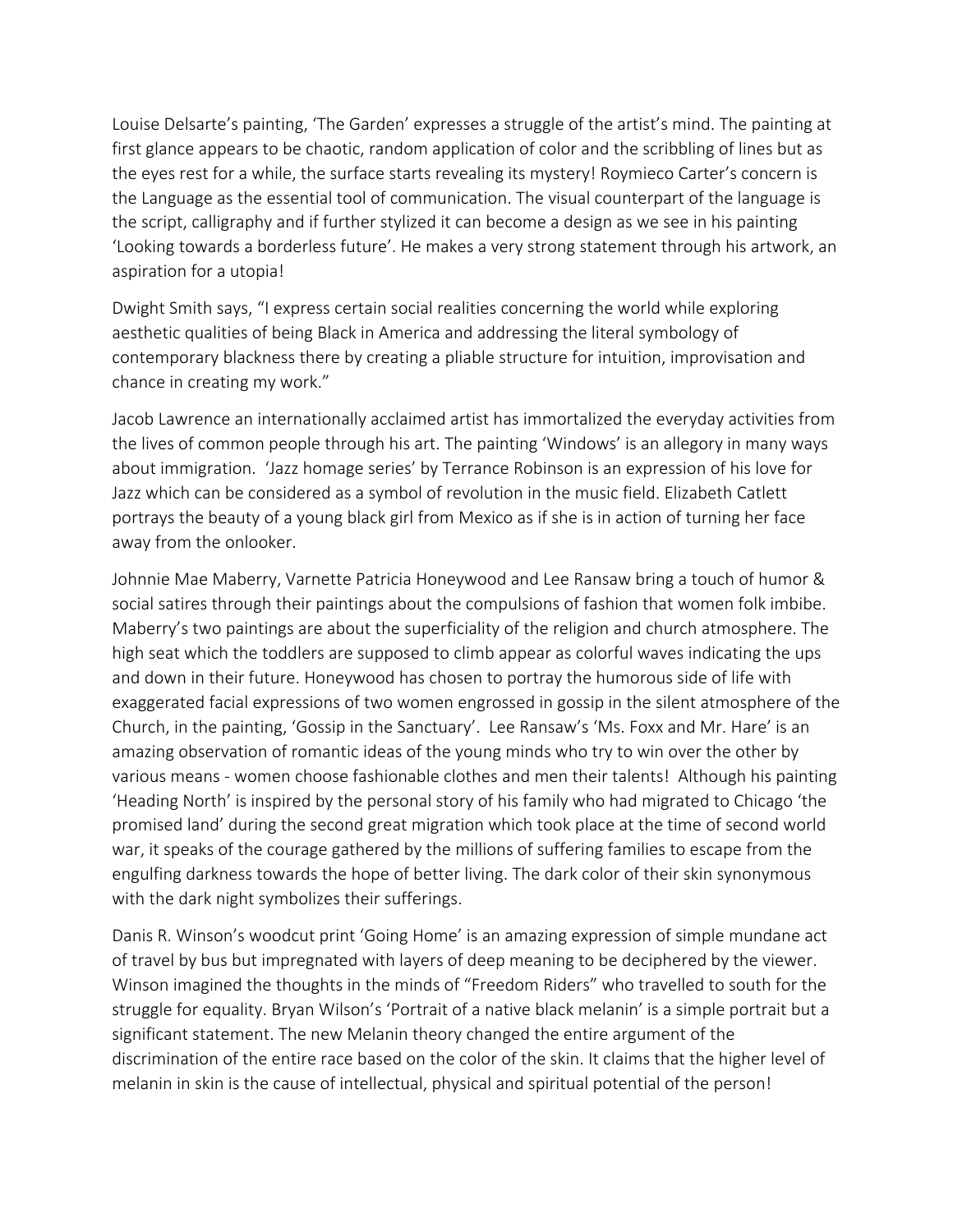Some of these paintings remind me of Van Gogh's paintings of the lives of coal mine workers.

'Nine Golden Rings' by Vandorn Hinnant is the only painting in this exhibition based on sacred geometry. Three sets of color-coded concentric circles symbolize the efforts of uniting the African Americans across the Globe. The colors in the painting are the identity of the African American liberation movement but in this painting, it signifies the unity defined by the enclosed forms. Cleve Webber's 'Tribute to Gregory Hines' is an attempt to capture the rhythm of a dancer; it is a frozen moment in dance.

Our identity is determined by various factors either by choice or by compulsions such as our birth in particular geographical location, in particular race/religion/cast/tribe. One can create an identity intellectually uniting both the factors. A quilt titled 'This is it' by Tracie Lee Hawkins is a tribute to American Pop music legend Michael Jackson. The title is also taken from his last series of concert. This piece of art has hand sewn applique, 200 Swarovski crystals, the black and white fabric design is native of African traditional craft.

Marcella Muhammad's painting 'Maruvian Harvest Mask' is a statement on the world crisis of hunger. She freely combines the formal elements from the ancient mask from Indonesia, forms of sugarcane and paddy harvest seen around and the art of Modern European masters of cubism.

One of the important features of the entire process of creating an identity for themselves in America has been that the African American artists have reclaimed the legacy of African culture.

Neeta Omprakash

\*\*\*\*

## A Brief History of NAAHBCU:

The National Alliance of Artists from Historically Black Colleges and Universities (NAAHBCU) was founded in 1999 with the mission to bring Art and Art Education to the forefront, provide expressive dialogue, and opportunities to exhibit Visual Arts. It was founded by Dr. Lee Ransaw, then Dean of Arts & Letters, and Chair of the Fine Arts department of Morris Brown College in Atlanta and the twelve charter members Dr. Peggy Blood, Chair of Art at Savannah State University and first African American to graduate with a Master's of Fine Arts from University of Arkansas in Fayetteville; Phillip R. Dotson, Professor of Art and Program Director of Le Moyne Owen College in Memphis, Tennessee; Marvette Pratt Aldrich, Assistant Professor of Art at Winston-Salem State University in North Carolina; Prof. William Anderson, Morehouse College in Atlanta; Prof. Hassan Kirkland, Johnson C. Smith University; Associate professor Charnelle